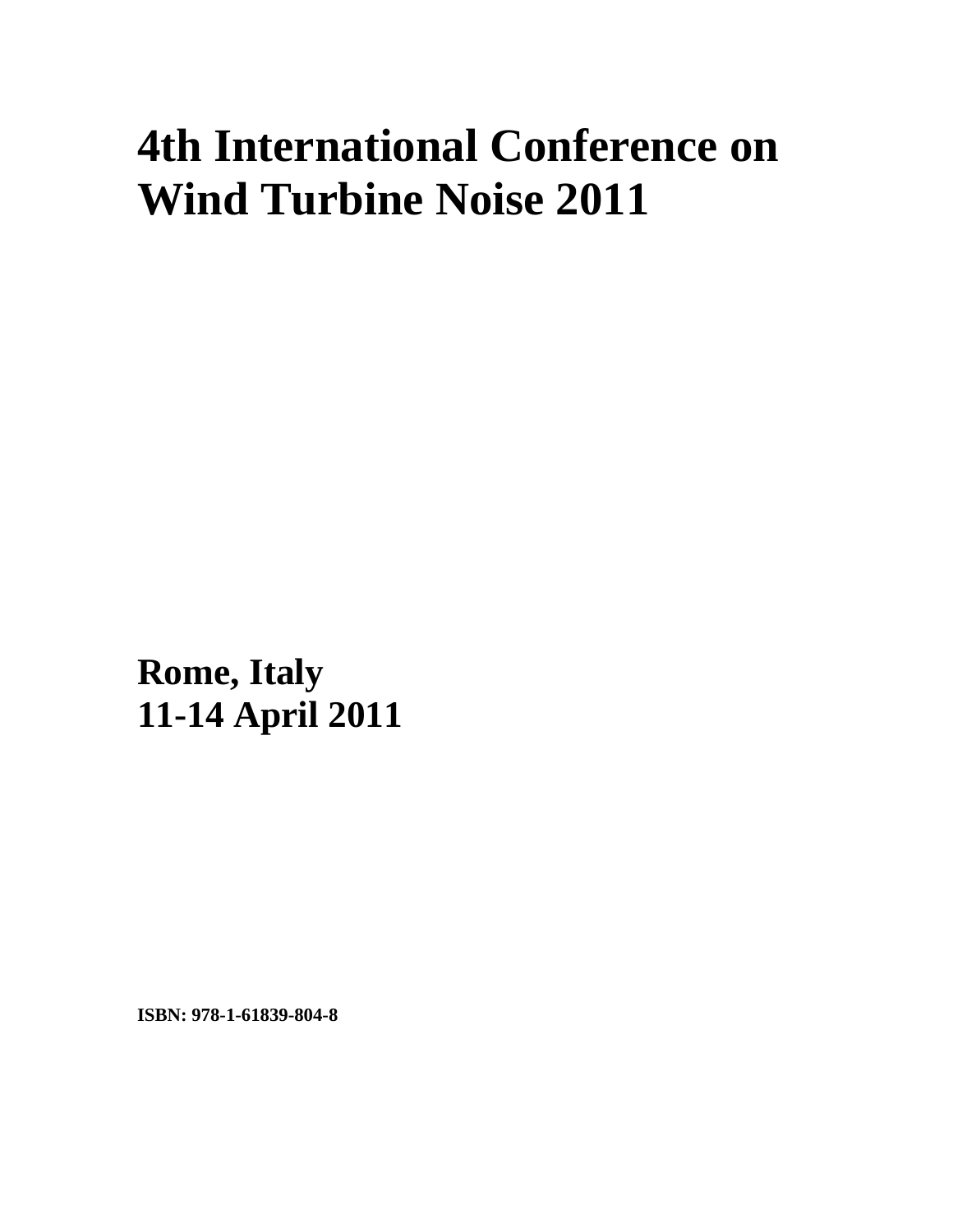**Printed from e-media with permission by:** 

Curran Associates, Inc. 57 Morehouse Lane Red Hook, NY 12571



**Some format issues inherent in the e-media version may also appear in this print version.** 

Copyright© (2011) by the Institute of Noise Control Engineering (INCE) All rights reserved.

Printed by Curran Associates, Inc. (2012)

For permission requests, please contact the Institute of Noise Control Engineering (INCE) at the address below.

Institute of Noise Control Engineering (INCE) 9100 Purdue Road, Suite 200 Indianapolis, Indiana 46268

Phone: (317) 735-4063

ibo@inceusa.org

## **Additional copies of this publication are available from:**

Curran Associates, Inc. 57 Morehouse Lane Red Hook, NY 12571 USA Phone: 845-758-0400 Fax: 845-758-2634 Email: curran@proceedings.com Web: www.proceedings.com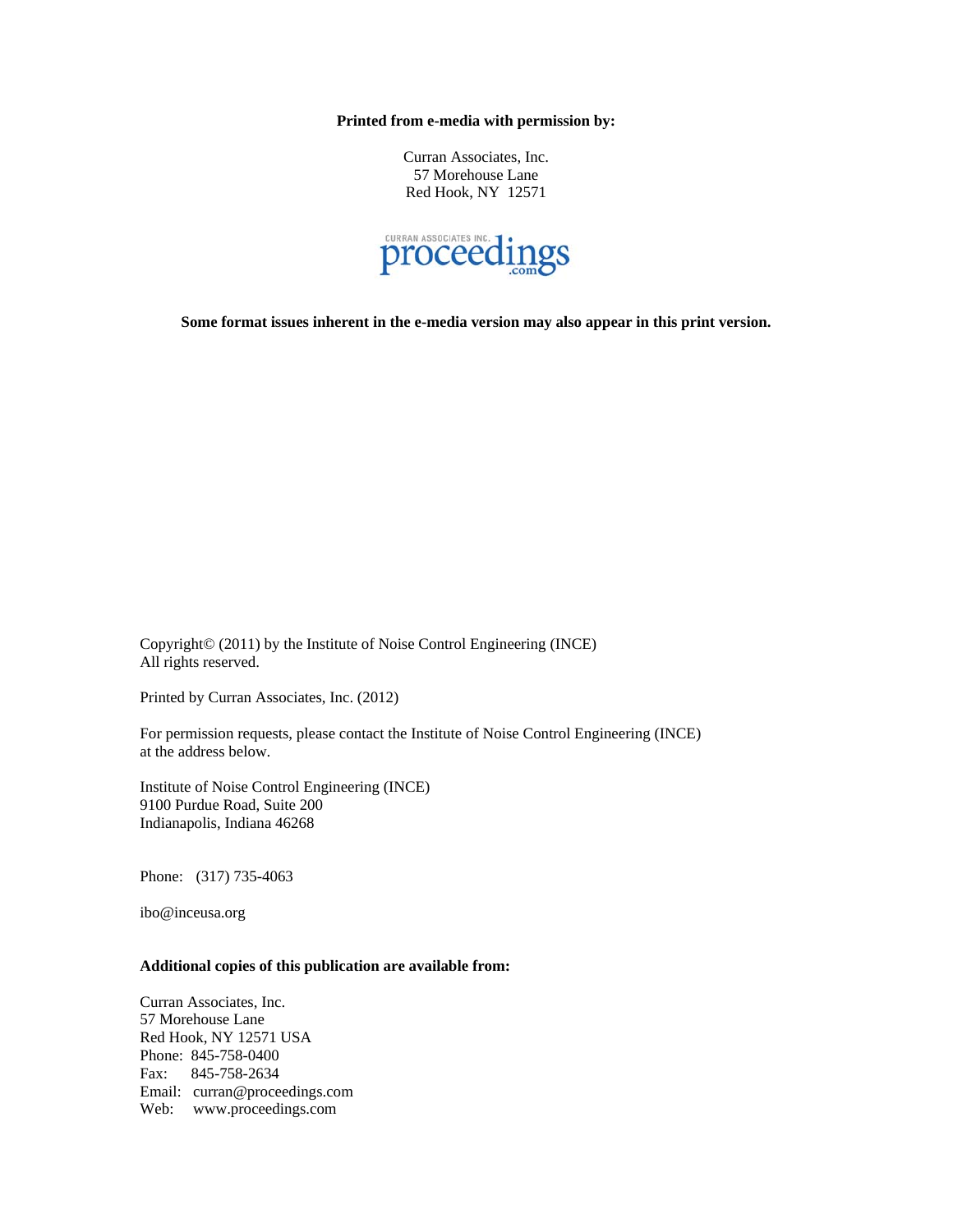## **TABLE OF CONTENTS**

| Paul Appelqvist, Martin Almgren                                                                                                                                       |  |
|-----------------------------------------------------------------------------------------------------------------------------------------------------------------------|--|
| Josep Arnau, Alexandre Deltell, Joan Josep Escobar                                                                                                                    |  |
|                                                                                                                                                                       |  |
| Payam Ashtiani, Steven Titus                                                                                                                                          |  |
|                                                                                                                                                                       |  |
| Andrea Bartolazzi, Michelangelo Mariani                                                                                                                               |  |
| J. Bass, D. Bowdler, M. McCaffery, G. Grimes                                                                                                                          |  |
|                                                                                                                                                                       |  |
| S. Becker, J. Grabinger, M. Kaltenbacher, C. Scheit                                                                                                                   |  |
| Long Term Measurements: A Way to Minimize Uncertainties on Acoustic Impact                                                                                            |  |
|                                                                                                                                                                       |  |
| Alexis Bigot, Giovanni Farotto                                                                                                                                        |  |
|                                                                                                                                                                       |  |
| Karl Bolin, Ilkka Karasalo                                                                                                                                            |  |
|                                                                                                                                                                       |  |
| K. Boorsma, J. G. Schepers                                                                                                                                            |  |
|                                                                                                                                                                       |  |
| Paul Botha                                                                                                                                                            |  |
|                                                                                                                                                                       |  |
| Dick Bowdler                                                                                                                                                          |  |
| Miles R. Willis, Merin Broudic, Ian Masters                                                                                                                           |  |
| Wind Turbine Amplitude Modulation: Research to Improve Understanding as to its Cause & Effect 125<br>Andrew Bullmore, Mark Jiggins, Matthew Cand                      |  |
|                                                                                                                                                                       |  |
| Michael Carley                                                                                                                                                        |  |
| CFD Analysis of the Influence of Central Shaft on Vertical-Axis Wind Turbine Noise Emission 147<br>Marco Raciti Castelli, Alberto Villa, Ernesto Benini               |  |
| Review of Noise Conditions from Planning Permits Recently Approved in Victoria Australia 167                                                                          |  |
| Christophe Delaire, Daniel Griffin                                                                                                                                    |  |
| Carlo Di Napoli                                                                                                                                                       |  |
|                                                                                                                                                                       |  |
| Mike Dijkstra, Ton Kerkers                                                                                                                                            |  |
| Pierre Dutilleux                                                                                                                                                      |  |
| Microseismic Noise from Wind Turbines in the Vicinity of the Virgo Gravitational Wave Detector  237<br>I. Fiori, G. Saccorotti, D. Piccinini, L. Cauchie, F. Paoletti |  |
| Long Term Hydro Sound Measurements at the Alpha Ventus Offshore Wind Farm Focussing on Pile                                                                           |  |
| Joachim Gabriel, Andrea Lubben, Thomas Neumann                                                                                                                        |  |
|                                                                                                                                                                       |  |
| Rene Gamba, Sebastien Garrigues                                                                                                                                       |  |
| Matteo Gianni, Andrea Bartolazzi, Michelangelo Mariani, Luigi Imperato                                                                                                |  |
| <b>Comparison of Predicted Wind Farm Noise Emission and Measured Postconstruction Noise Levels at</b>                                                                 |  |
|                                                                                                                                                                       |  |
| Christophe Delaire, Daniel Griffin, Daniel Walsh                                                                                                                      |  |
|                                                                                                                                                                       |  |
| C. Guarnaccia, T. L. L. Lenza, J. Quartieri                                                                                                                           |  |
| Selection of Outcome Measures in Assessing Sleep Disturbance from Wind Turbine Noise 333<br>Christopher Hanning, Michael Nissenbaum                                   |  |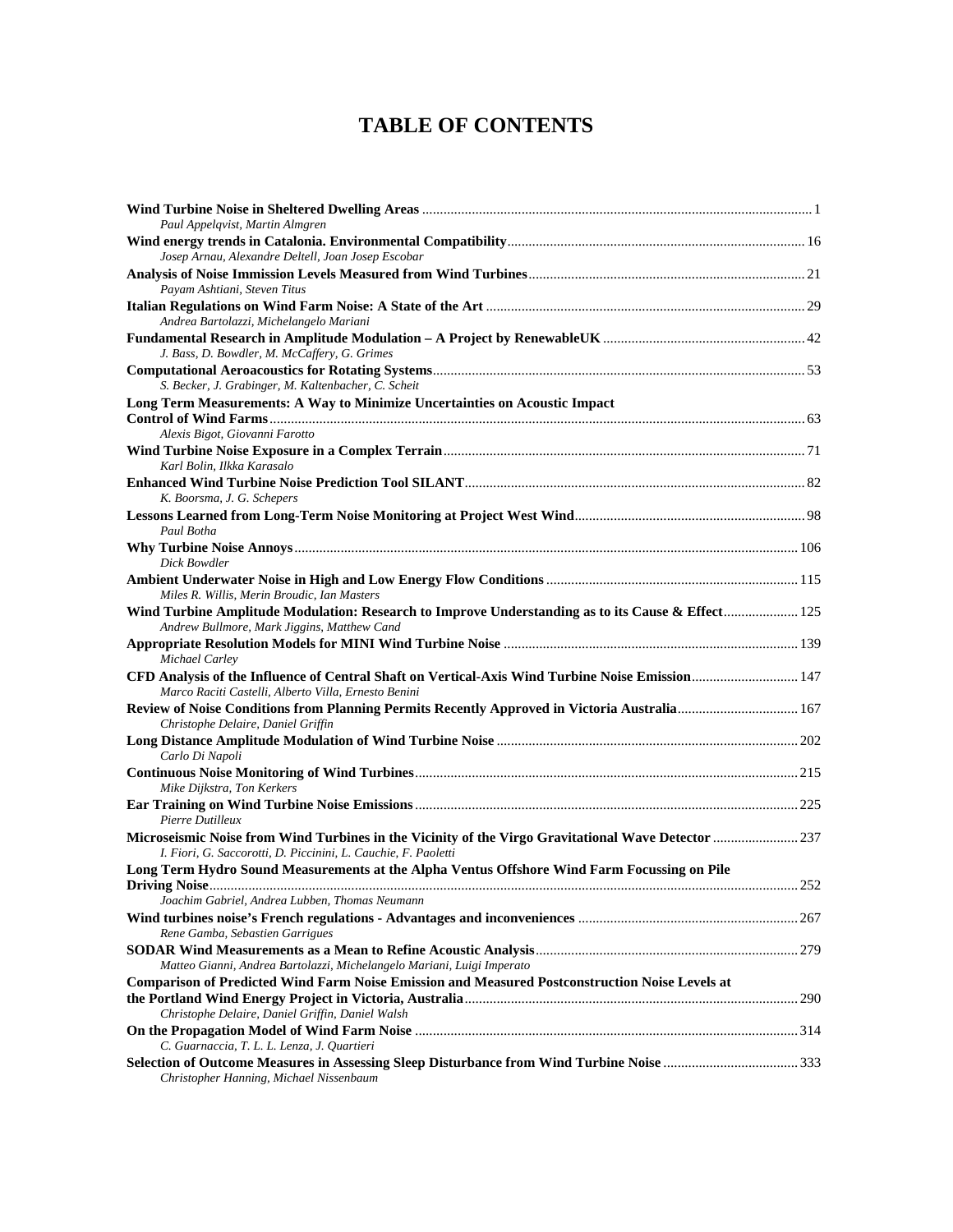| Accounting for Background Noise when Measuring Operational Sound Levels from Wind Turbine                                 |  |
|---------------------------------------------------------------------------------------------------------------------------|--|
| David Hessler                                                                                                             |  |
| A Note on the Debate about Health Effects from Low Frequency Noise (LFN) from Modern Large                                |  |
| George F. Hessler                                                                                                         |  |
|                                                                                                                           |  |
| S. V. Hunerbein, A. King, J. Hargreaves, A. Moorhouse, C. Plack, T. H. Pedersen                                           |  |
| Malcolm Hunt                                                                                                              |  |
| Measuring Method of Wind Turbine Noise at Residential Area Consideration by using Various Noise                           |  |
| Masayuki Ishibashi, Hiroyuki Imaizumi, Hiroaki Ochiai, Yasuo Inoue                                                        |  |
|                                                                                                                           |  |
| Ales Jiraska                                                                                                              |  |
|                                                                                                                           |  |
| Elis Johansson, Martin Almgren                                                                                            |  |
| M. Kamruzzaman, Th. Lutz, K. Nubler, E. Krämer                                                                            |  |
| Conny Larsson, Olof Ohlund                                                                                                |  |
|                                                                                                                           |  |
| Seunghoon Lee, Seungmin Lee, Soogab Lee                                                                                   |  |
|                                                                                                                           |  |
| Per Lindkvist, Martin Almgren                                                                                             |  |
| Gunnar Lundmark                                                                                                           |  |
| Kaj Dam Madsen                                                                                                            |  |
| M. Masullo, G. Iannace, S. Basturk, F. Ruotolo, V. P. Senese, L. Maffei                                                   |  |
| J. N. McCabe                                                                                                              |  |
|                                                                                                                           |  |
| Paul McDonald, Dermot Geraghty, Ivor Humphreys                                                                            |  |
| Dave McLaughlin                                                                                                           |  |
|                                                                                                                           |  |
| Hiroaki Ochiai, Yasuo Inoue, Hiroyuki Imaizumi, Shinji Yamada                                                             |  |
| William K. G. Palmer                                                                                                      |  |
|                                                                                                                           |  |
| Torben Holm Pedersen, Sabine Von-Hunerbein, Soren Legarth                                                                 |  |
| Application of Policy By Local Authorities to Wind Turbine Noise Applications in England585<br>R. A. Perkins, G. A. Parry |  |
|                                                                                                                           |  |
| Benoit Petitjean, Roger Drobietz, Kevin Kinzie                                                                            |  |
| G. Petrone, C. de Nicola, D. Quagliarella, J. Witteveen, G. Iaccarino                                                     |  |
|                                                                                                                           |  |
| Ganesh Raman, Mahesh Krishnamurthy, Rakesh C. Ramachandran                                                                |  |
| Werner Richarz, Harrison Richarz, Tony Gambino                                                                            |  |
|                                                                                                                           |  |
| Alec N. Salt, Jeffery T. Lichtenhan                                                                                       |  |
| Fabio Serpilli, Gianni Cesini, Valter Lori                                                                                |  |
| Wind Turbine Noise and Health-related Quality of Life of Nearby Residents: A Cross-sectional                              |  |
| Daniel Shepherd, David McBride, David Welch, Kim N. Dirks                                                                 |  |
| Denis Siponen                                                                                                             |  |